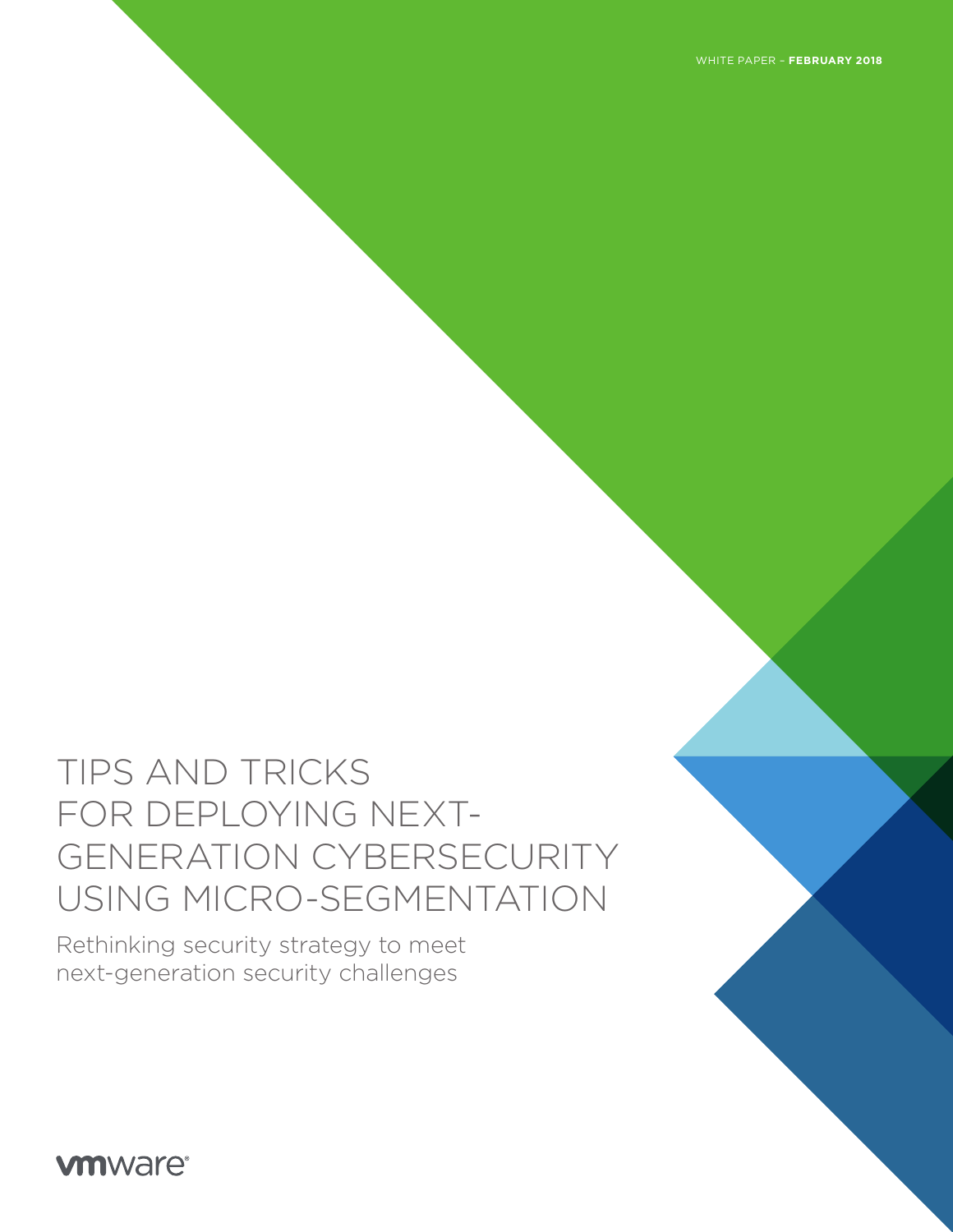## Table of Contents

| Virtualizing the network provides more than just security benefits | 3              |
|--------------------------------------------------------------------|----------------|
| Getting started with micro-segmentation                            | $\overline{4}$ |
| Tips and tricks for a successful micro-segmentation deployment     | .5             |
| Gaining executive support for a micro-segmentation initiative      | .5             |
| Summary and key takeaways                                          | 6              |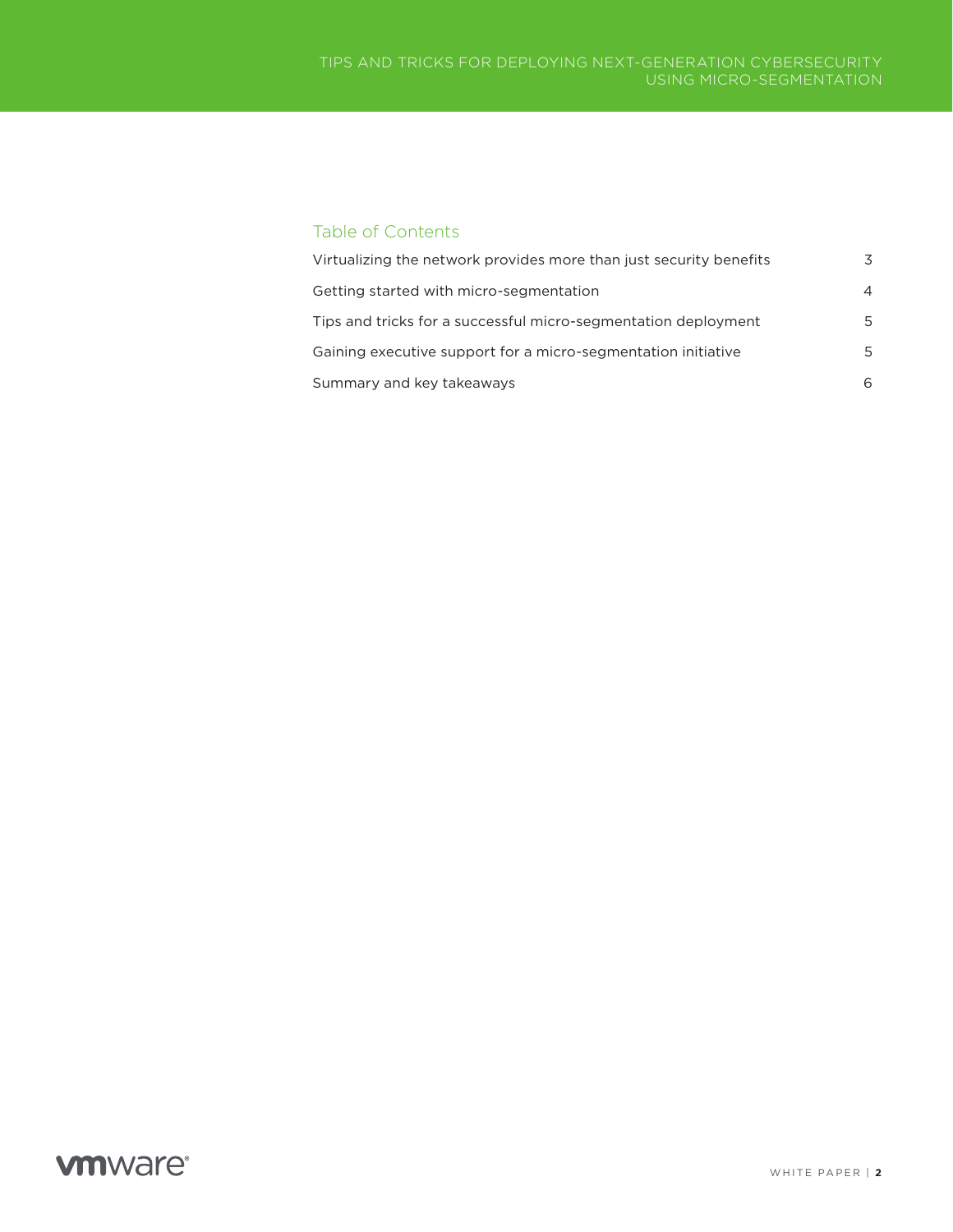Hacking has become a multibillion-dollar industry designed to steal critical data and gain access to organizations' most sensitive systems. It is supported by talented hackers and engineers who have substantial financial resources. And companies are finding that traditional, perimeter-focused security strategies are no longer effective.

Breaches will happen. Enterprise security professionals need to be right every time; the hacker has to be right only once. Ponemon data makes this clear: Based on its research, 89% of organizations have experienced a data breach.<sup>1</sup> Hackers also focus on stealing privileged administrator credentials that will get them inside the firewall with wide access across IT infrastructure. This necessitates that new cybersecurity strategies be deployed inside the perimeter.

However, just adding a plethora of new and unique security products isn't the best approach either. Doing that adds more complexity to the security stack and requires additional scarce human resources. The right strategy must simplify daily operations, provide a foundational approach to protection and support IT agility—which is the goal of every organization. The focus must change from building a bigger fence to better protecting data and critical applications/workloads so if an organization is breached, security can stop the lateral spread of threats. Businesses need a platform designed to meet these needs, as well as to facilitate efficient interaction and deployment of policies and processes among system operations (SysOps), network operations (NetOps) and security operations (SecOps).

To achieve this new level of protection inside IT infrastructure, organizations must have complete visibility into the network and traffic. A virtual network is the optimal way to achieve this. A virtual network also provides micro-segmentation that effectively protects critical workloads inside the firewall. It supports better communication and coordination among SysOps, NetOps and SecOps, allowing them to create and deploy fine-grained security policies to protect the organization's most valuable assets. With network virtualization and micro-segmentation, the same language and terms are used across all three groups, enabling them to deploy consistent policies much more simply. Consistent visibility is also provided to the groups to enable their specific tasks and activities.

### Virtualizing the network provides more than just security benefits

This white paper focuses on the benefits of deploying micro-segmentation using virtual network infrastructure. However, there are other critically important benefits from a virtual network that solve common problems in small to midsize enterprises. This "solution leverage" is important in that it provides better return on the investment in a virtual network deployment. Further, using one common platform for multiple functions simplifies operations and improves efficiency.

Perhaps the most notable additional benefit is that a virtual network provides important disaster recovery (DR) capabilities. Using a virtual network platform such as VMware NSX®, an organization can move the network and security configuration to a different site or a recovery site if there is a failure. NSX automatically reconfigures IP addresses, deploys security policies and eliminates the need for manual tasks to synchronize configuration across many physical sites.

1 "[The Evolving Role of CISOs and Their Importance to the Business](https://www.ponemon.org/library/the-evolving-role-of-cisos-and-their-importance-to-the-business)," Ponemon Institute, Nov. 2, 2017

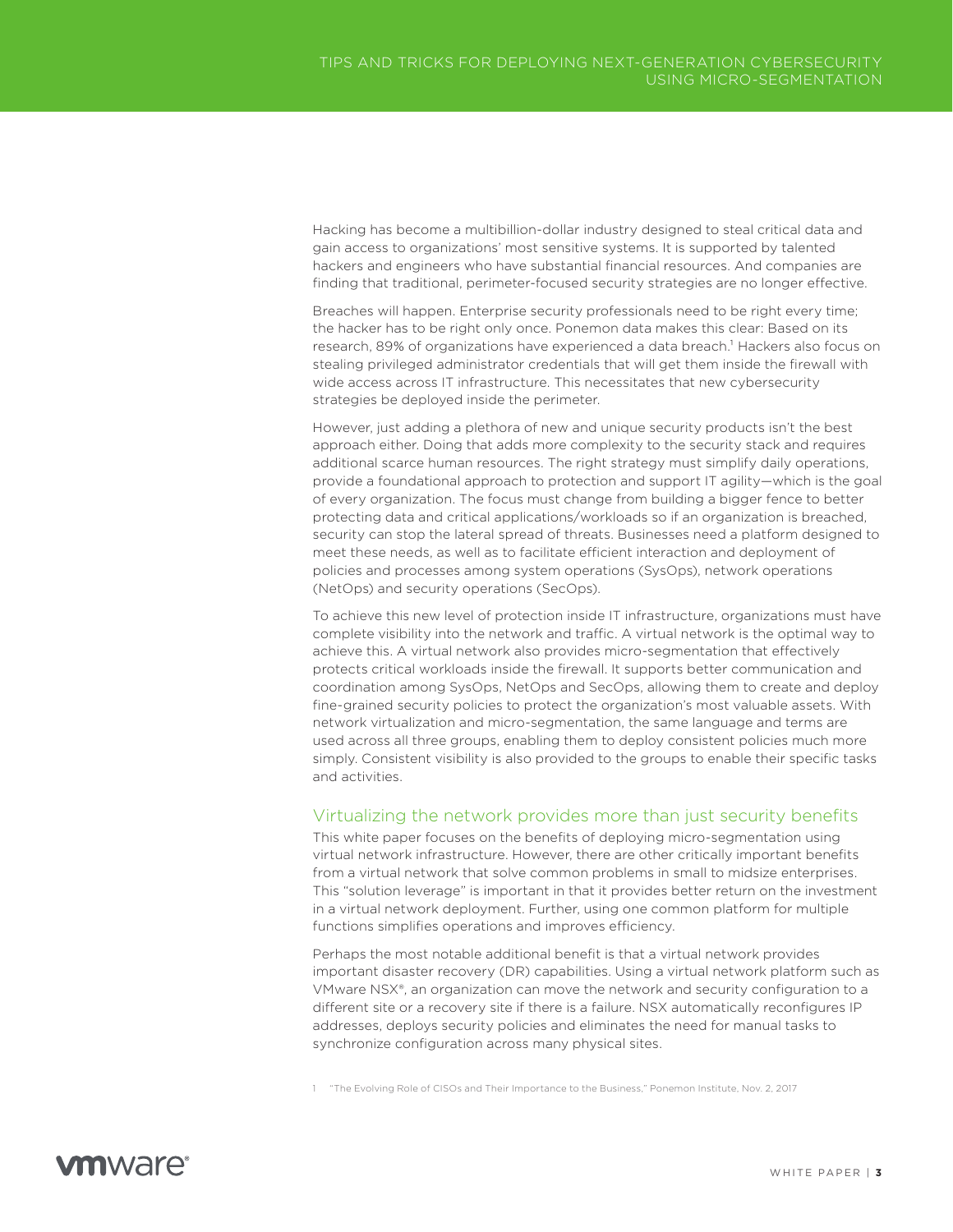Another benefit is to use the virtual network's load-balancing capability. This mitigates the need for point solutions that add cost and complexity to the environment. In addition, using load balancing within the virtual network platform provides a more complete view to ensure service levels, particularly when the platform is linked with information about server loads.

Virtual networks also enhance the work life of the network and security teams. The use of a common platform for interactions between SecOps, NetOps and SysOps reduces daily frustration and eliminates demands from one group that create difficulties for the others. Everyone works on a level playing field. And while the single most important benefit of deploying micro-segmentation on a virtual network is that it stops or dramatically reduces the impact of a breach, it also protects team members' careers. Being part of a team that allowed a substantial data breach is never a resume builder.

### Getting started with micro-segmentation

Micro-segmentation is a new cybersecurity solution for many small to medium-size enterprises. For the solution to succeed, however, teams must develop an effective process for deploying it. There are three important steps that provide a starting point for the process:

- **1. Determine the network flows in your organization.** The focus should be on data flows into, out of and within the data center. This activity is also likely to uncover inefficiencies that impact application latency and create loads on the network. To start the analysis, review perimeter firewall rules and identify north-south and eastwest traffic. Different tools can be used to collect and analyze traffic flows. A starting point is to use IPFIX, a flow monitoring protocol, to collect and analyze traffic. You can go the next step and use commercial monitoring tools to develop a deeper level of analysis and correlate traffic flows with firewall policies.
- **2.Identify patterns and relationships in the traffic.** The initial set of security policies for the micro-segmentation model can be created by correlating the flow patterns collected in the previous step with the current perimeter firewall policies. The flow patterns provide the key information about relationships between workloads within the data center. It is important to understand how workloads interact with each other. This includes how one specific workload interacts with shared IT services, other applications and other workloads. It is also important to understand interactions across different environments, such as production and development/ test. Once these relationships are known and documented, you'll have key input data for defining micro-segments and the policies for how they will interact.
- **3. Create and apply the policy model.** One proven approach to this is to apply microsegmentation one application at a time. This approach has many merits in that it is not overly taxing on staff and lets the organization deploy micro-segmentation at its own pace. Many small to midsize enterprises start with a "default block" approach that prohibits all communication between workloads for the application they are focused on. Then they can start to open communication based on the analysis of their traffic patterns. If additional communication is needed, it can be opened up based on demand. However, if you are concerned about a service interruption by deploying a default block approach, it is possible to start with a "default allow," enabling open communications. Use this approach with the utmost caution.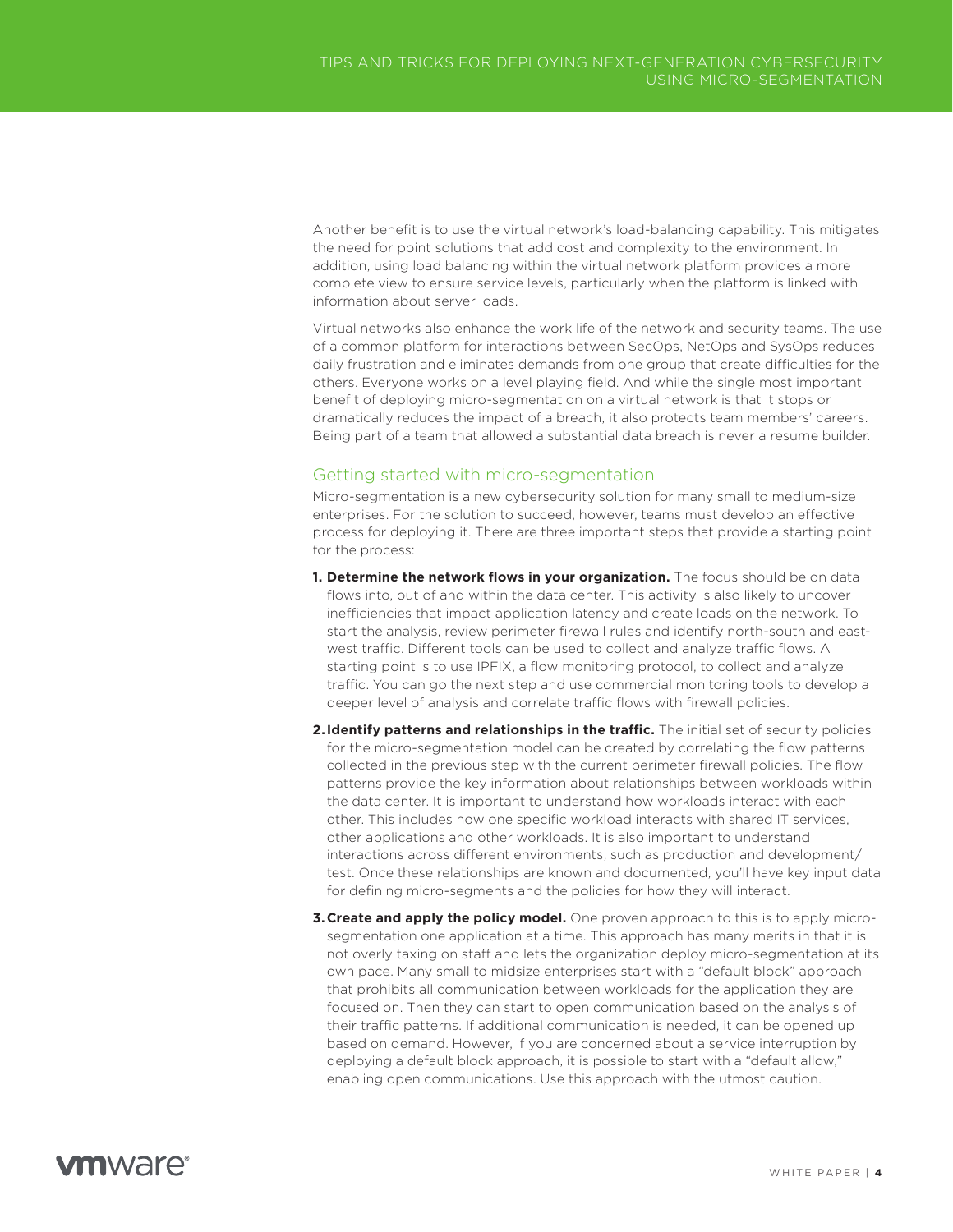Restrictions can be added as they prove to have no impact on the application. In addition, as new application, user and data requirements become known, the microsegmentation model can be updated to reflect them. To make this process even simpler, VMware NSX also provides Application Rule Manager, an automated tool that suggests micro-segmentation policies based on that data.

#### Tips and tricks for a successful micro-segmentation deployment

As with any technology solution, there are specific tips and tricks that can help make deployment more efficient and effective. Some of the most important include the following:

- Utilize the VMware Application Rule Manager (ARM) ARM is a feature that gathers all of the flow information you might need or want to evaluate for a subset of virtual machines in the environment. ARM then automatically suggests micro-segmentation policies based on the tool's own analytic intelligence. It can then push those policies to the rule table in just a few clicks.
- Map out your security groups first Starting with a sense of the structure and definition of your security groups will ensure that you begin with a starting point that is appropriate to your organization.
- Develop consistent naming conventions for security groups The naming conventions and actual names are an important facilitator of a cohesive microsegmentation deployment. The naming convention should be consistent and agreed to by SysOps, SecOps and NetOps prior to it being used.
- Build a cross-functional team to support the micro-segmentation deployment The success of a micro-segmentation deployment is directly impacted by the support of the three key groups that will be using it. For that reason, it is essential the team that designs and deploys the solution includes staff from SysOps, SecOps and NetOps.

### Gaining executive support for a micro-segmentation initiative

To ensure support for the investment and that you have the resources necessary for the project to succeed, it is important to gain support from both executive management and IT management. Speaking in their language is essential.

#### Executive/top management

Top executives will be focused on business benefits. The primary discussion with them should focus on the ability to reduce the impact of any data breach by stopping attackers from gaining access to sensitive applications and data. Micro-segmentation also helps meets compliance directives by reducing or eliminating data loss.

Executives should also be told that new applications, changes in business processes and new security demands are easily managed and accounted for using microsegmentation. From a cost perspective, deploying micro-segmentation on a virtual network such as NSX will save money by reducing the requirement for separate DR and load-balancing tools. The story for these executives is about a single, much more cost-efficient platform that delivers enhanced security and other benefits.

# **vm**ware<sup>®</sup>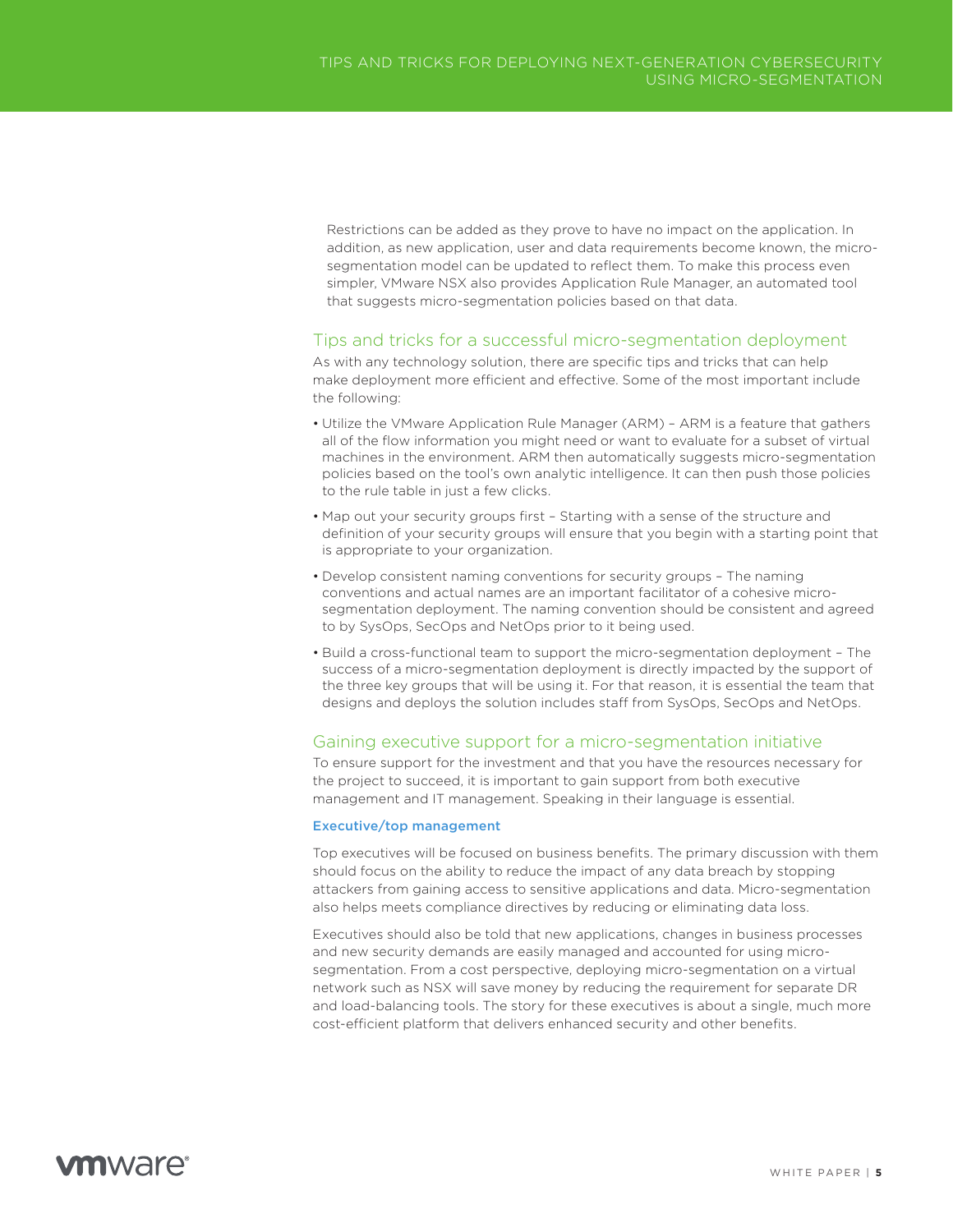#### CIO and VP of IT

These executives are likely to already understand the basic benefits of microsegmentation, so the focus of the discussion should be on how micro-segmentation delivers on the things they worry most about: data security, agility and cost efficiencies.

From the data security perspective, micro-segmentation is the best tool, providing effective protection for sensitive data and applications. In addition, it supports agile protection for applications and data by allowing real-time security policy modification. This is the lead-in to agility. As new apps are released or new data sources are defined, micro-segmentation policies can be used to protect these assets very quickly, eliminating "security lag."

Micro-segmentation also supports clear communication and coordination among SecOps, NetOps and SysOps to ensure consistency. And the virtual network platform that delivers micro-segmentation provides DR and load-balancing functionality, eliminating the need to purchase other, costly solutions.

#### Summary and key takeaways

Small and midsize enterprises face the same cybersecurity demands as the largest enterprises, but they have far fewer resources to protect the organization. For that reason, these companies must work smarter and more efficiently to deploy cyberprotection. Micro-segmentation is an excellent match for these demands. It augments the perimeter firewall by delivering protection against threats that manage to breach perimeter security by precluding them from gaining additional access to sensitive systems. It also is a simpler solution to operate.

Not only does micro-segmentation on a virtual network improve cybersecurity, but the virtual network provides other critical operational benefits, such as DR and load balancing, without having to purchase additional costly solutions. For more information, consider these additional resources:

- [Five Steps to Micro-segmentation](https://www.vmware.com/content/dam/digitalmarketing/vmware/en/pdf/products/nsx/vmware-five-steps-to-micro-segmentation.pdf)
- [Forrester: The Total Economic Impact™ of VMware NSX](http://learn.vmware.com/43611_REG)
- [Micro-segmentation for Dummies, 2nd Edition](http://learn.vmware.com/41021_REG)
- [VMware Virtual Network Assessment](https://my.vmware.com/web/vmware/evalcenter?p=virtual-network-assessment)

These resources, along with the tips and tricks in this document, will help you successfully deploy this important technology.

# **vm**ware<sup>®</sup>